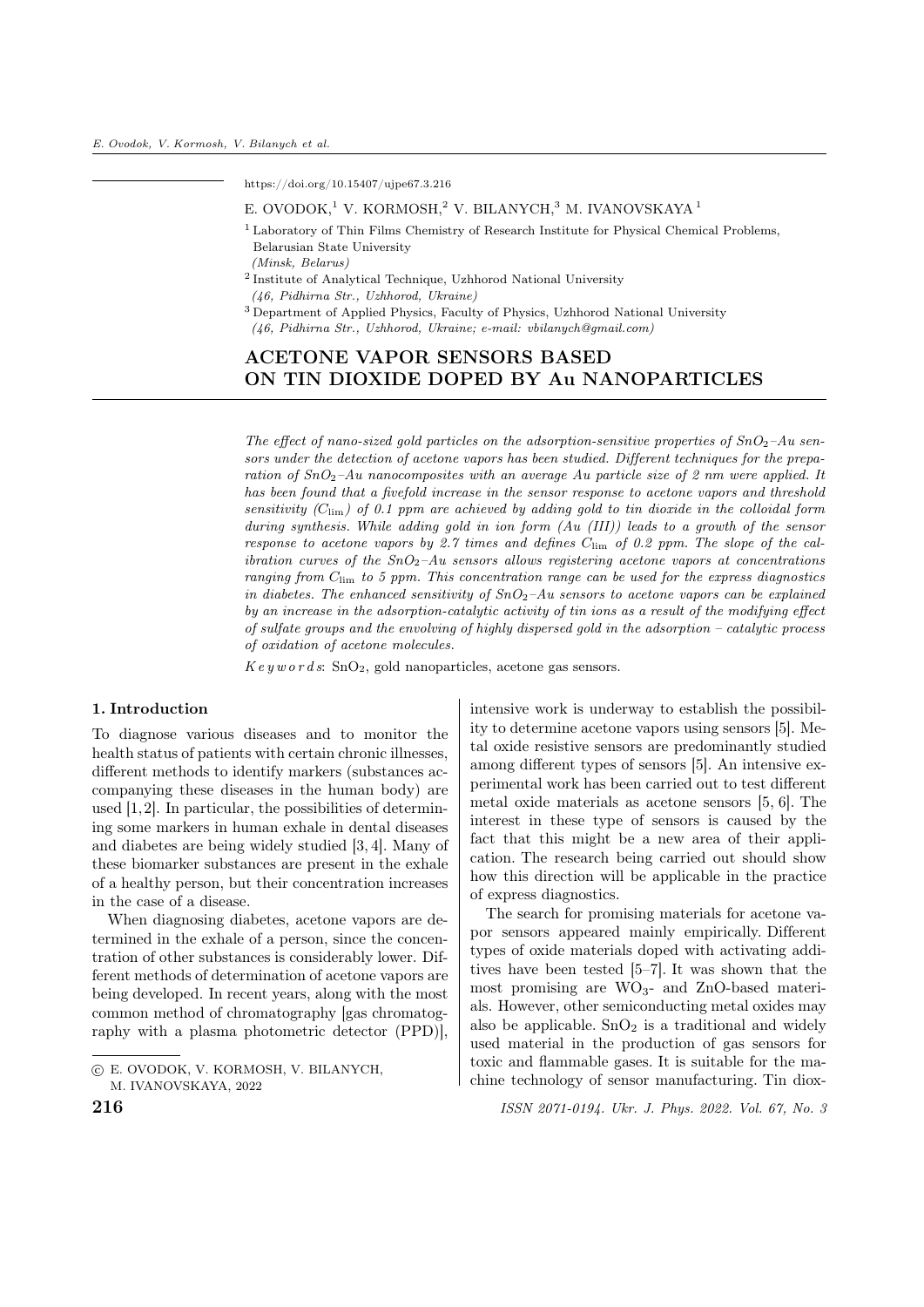ide is characterized by high thermal and chemical stabilities and has a wide band gap of 3.6 eV. The gas sensitivity of  $SnO<sub>2</sub>$ -based sensors is significantly improved, when doped with different additives [8, 9].

Nano-sized oxide materials are used for acetone sensors. Different methods for the synthesis of nanosized metal oxides have been developed. This allows one to obtain particles with different morphology: rods, bars, sticks, threads, fibers, tubes, thin sheets and strips, flowers, petals, porous structures, etc. All these anisotropic particles with the size ranging from 120–500 nm to 1–2  $\mu$ m consist of small isotropic particles, the diameter of which corresponds to the nanometer range (less than 100 nm). Various organic additives are used in the synthesis of anisotropic nanoparticles of metal oxides (citrate ions, dimethylformamide, pluronic, PVP, surfactants). Such syntheses are carried out in an ethanol/ $H_2O$  mixture by the template or carbon-thermal method. The presence of C-containing substances not only promotes the growth of particles of a given shape, but also contributes to the formation of an oxide structure with a high concentration of structural defects. Partial reduction of oxides leads to the formation of oxygen vacancies and ions with a lower than the main oxidation state. In addition, the synthesis with carbon-containing additives promotes the formation of metastable phases of metal oxides  $(WO_3, In_2O_3)$ , ZnO), which may have the adsorption and conductive properties different from that of the stable phases [5–7]. However, the influence of these factors remains poorly studied. It is known that the highest sensitivity threshold (0.007–0.067 ppm) to acetone vapors is achieved by doping  $SnO<sub>2</sub>$  with carbon and nitrogen [8, 9].

In the synthesis of  $SnO<sub>2</sub>$  materials for acetone sensors, SnCl<sub>4</sub> and SnCl<sub>2</sub> are most often used as precursors. Although it is known that the use of other tin salts makes it possible to exclude the negative effect of chloride ion impurities on the adsorption-catalytic properties of  $SnO<sub>2</sub>$ -sensors. The modifying effect of sulfate ions on the surface state of different metal oxides is known. Sulfate ions improve their catalytic properties in oxidation reactions [10–13].

This work is aimed at the study of the effect of the nano-sized gold particles on the gas sensitivity of the  $SnO<sub>2</sub>-Au$  nanocomposites to acetone vapors. A distinctive feature of the studied  $SnO_2-Au$  nanocomposites is that both components  $(SnO<sub>2</sub>, Au)$  are nanosized. Tin dioxide was synthesized via  $SnSO<sub>4</sub>$  as a starting material according to the previously developed technique that allows one to obtain nano-sized tin dioxide particles with surface modified by sulfate groups [11].

### 2. Materials and Experiments

### 2.1. Methods of synthesis

Tin dioxide  $(SnO<sub>2</sub>)$  was synthesized by the sol-gel method via  $SnSO<sub>4</sub>$  salt. The synthesis technique includes a preliminary treatment of  $SnSO<sub>4</sub>$  (20 g) with 20 ml of H<sub>2</sub>SO<sub>4</sub> (98 wt.%) under the heating at 200 °C for 10 min. At the end of the reaction, the solution was diluted with distilled water up to 200 ml. Then the ammonia solution  $(5 \text{ vol.}\%)$  was added dropwise until pH 8 was reached. The obtained precipitate was separated by a the centrifugation and washed 3 times with distilled water. Next, 50 ml of distilled water and 0.1 ml of sulfuric acid  $(98 \text{ wt.}\%)$  were added to the precipitate. The suspension was ultrasonicated  $(f = 22 \text{ kHz}, P = 130 \text{ W})$  for 2 minutes and  $\text{SnO}_2 \cdot n\text{H}_2\text{O}$  sol was prepared. According to the TEM analysis, after the heating,  $SnO<sub>2</sub> · nH<sub>2</sub>O$  xerogel at  $600 \text{ °C}, \text{SnO}_2$  powder was obtained with a narrow particle size distribution and the average diameter  $d \approx 5.5$  nm [10–12].

The  $SnO<sub>2</sub>-Au$  nanocomposites were obtained by adding the colloid solution of gold or  $HAuCl<sub>4</sub>$  solution into  $\text{SnO}_2 \cdot n\text{H}_2\text{O}$  sol in the quantity corresponding to 0.15 at.% of Au relative to  $SnO<sub>2</sub>$ . The formation of  $SnO<sub>2</sub>–Au$  nanocomposite occurs under the thermal treatment of hydroxylated amorphous tin oxide containing nano-sized Au particles or Au ions, respectively.

To obtain the colloidal solution of gold,  $\mathrm{AuCl}_{4}^{-}$  ions were reduced by sodium borohydride in the presence of 5-(2-mercaptoethyl) tetrazole stabilizer [14]. The size of Au particles in a colloidal solution was  $1.9 \pm$  $\pm 0.1$  nm. Au particles retain their size, when added to  $SnO<sub>2</sub>-Au$  nanocomposite. The sample obtained with the use of the gold colloidal solution is denoted as  $SnO<sub>2</sub>-Au<sup>0</sup>$ .

No gold particles were detected by the TEM method in  $SnO<sub>2</sub>–Au$  nanocomposites obtained by adding Au (III) into the  $SnO_2 \cdot nH_2O$  sol. This can be explained by both the small size and the specific morphology of the gold particles. According to the XPS data presented below, the gold content on the sur-

ISSN 2071-0194. Ukr. J. Phys. 2022. Vol. 67, No. 3  $217$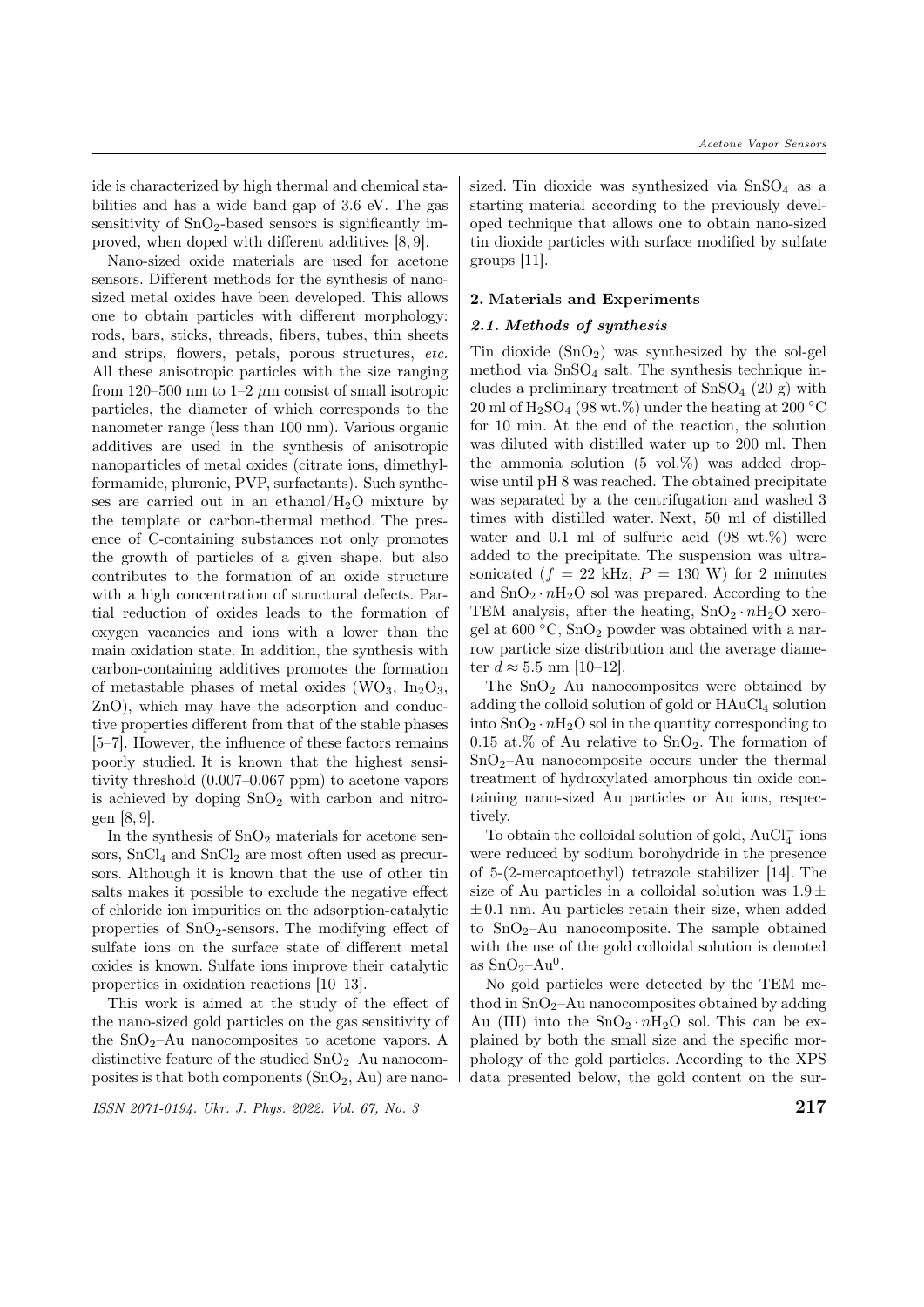

Fig. 1. Photographs of the sensor  $(a)$  and sensing element of  $SnO<sub>2</sub>$  (b) and  $SnO<sub>2</sub>–Au<sup>III</sup>$  (c)

face of this sample is 5 times lower than the amount added into the sol during the synthesis and constitutes 0.03 at.%. This result may indicate the encapsulation of Au particles with tin dioxide under conditions of joint formation of the  $SnO<sub>2</sub>–Au$  nanocomposite from a colloidal solution of  $\mathrm{SnO}_{2}\cdot n\mathrm{H}_{2}\mathrm{O}\,+\,\mathrm{Au}^{\mathrm{III}}$ during thermal dehydration. The optical spectrum of such composite allows us to suggest that the gold particles are about 2 nm in size. This sample is denoted as  $SnO<sub>2</sub>-Au<sup>III</sup>$  (see Tabl. 1).

### 2.2. Methods of characterization

The samples were characterized by the transmission electron microscopy (TEM), infrared (IR) spec-

Table 1. The samples studied in this paper

| Sensing<br>material | Au stat            | Stabilizer of Au<br>nanoparticles | $d_{\text{Au}}, \text{nm}$ |  |
|---------------------|--------------------|-----------------------------------|----------------------------|--|
| SnO <sub>2</sub>    |                    |                                   |                            |  |
| $SnO2-Au0$          | Nanoparticles      | $5-(2-mercapto-$                  | $1.9 \pm 0.1$              |  |
| $SnO2-AuIII$        | HAuCl <sub>4</sub> | ethyl)-tetrazole                  | $\sim$ 2                   |  |

troscopy, X-ray photoelectron spectroscopy (XPS), and UV-Vis spectroscopy. The grain size distribution was ascertained on a LEO-906E transmission electron microscope. The IR-spectra were recorded on an AVATAR-330 (Thermo Nicolet) spectrometer equipped with a Smart Diffuse Reflectance accessory in the wavelength range of 400–4000 cm<sup>-1</sup>. The XPS spectra were measured from the surface of the original samples. XPS signals were recorded by using a Thermo Scientific K-Alpha XPS system (Thermo Fisher Scientific Inc., UK) equipped with a microfocused monochromatic Al K $\alpha$  X-ray source (1486.68 eV). UV-Vis absorption spectra were recorded by using a Shimadzu UV-2550 spectrophotometer.

## 2.3. Manufacturing the sensors and measuring their characteristics

To manufacture the sensing elements, the  $SnO<sub>2</sub>$  and  $SnO<sub>2</sub>–Au$  powders were ground thoroughly in ethanol to obtain the corresponding pastes. The pastes were used to form thick-film layers on microplatforms for sensors. The general view of the sensor and sensing element is depicted in Fig. 1. The thickness of the sensitive layer was about 150  $\mu$ m.

The standard microplatforms made of aluminium oxide substrates with platinum heater and measuring electrodes were used. The microplatform width was 1.6 mm, and the thickness was 0.25 mm. The sensing elements were mounted in a standard casing (see Fig. 1, a). The resistance of the sensors in wet air  $(R_0)$ and standard acetone-air mixtures  $(R_q)$  were measured in a constant voltage mode. The temperaturedependent responses of the sensors were mainly acquired at 50 ppm of acetone vapors.

### 3. Results and Discussionl

### 3.1. Gas-sensing properties

The dependence of the sensor response on the working temperature, when detecting 50 ppm acetone vapors, are presented in Fig. 2. Adding gold into the nanocomposites leads to a significant growth of the output signal of the  $SnO<sub>2</sub>$ -based sensors. The response increases by 5 times in the case of  $SnO<sub>2</sub>-Au<sup>0</sup>$ sensors and by 2.7 times in the case of  $SnO<sub>2</sub>-Au<sup>III</sup>$ sensors in comparison with  $SnO<sub>2</sub>$  sensors. The optimal temperature interval for the detection of acetone vapors is at higher temperature for sensors contain-

**218 1SSN** 2071-0194. Ukr. J. Phys. 2022. Vol. 67, No. 3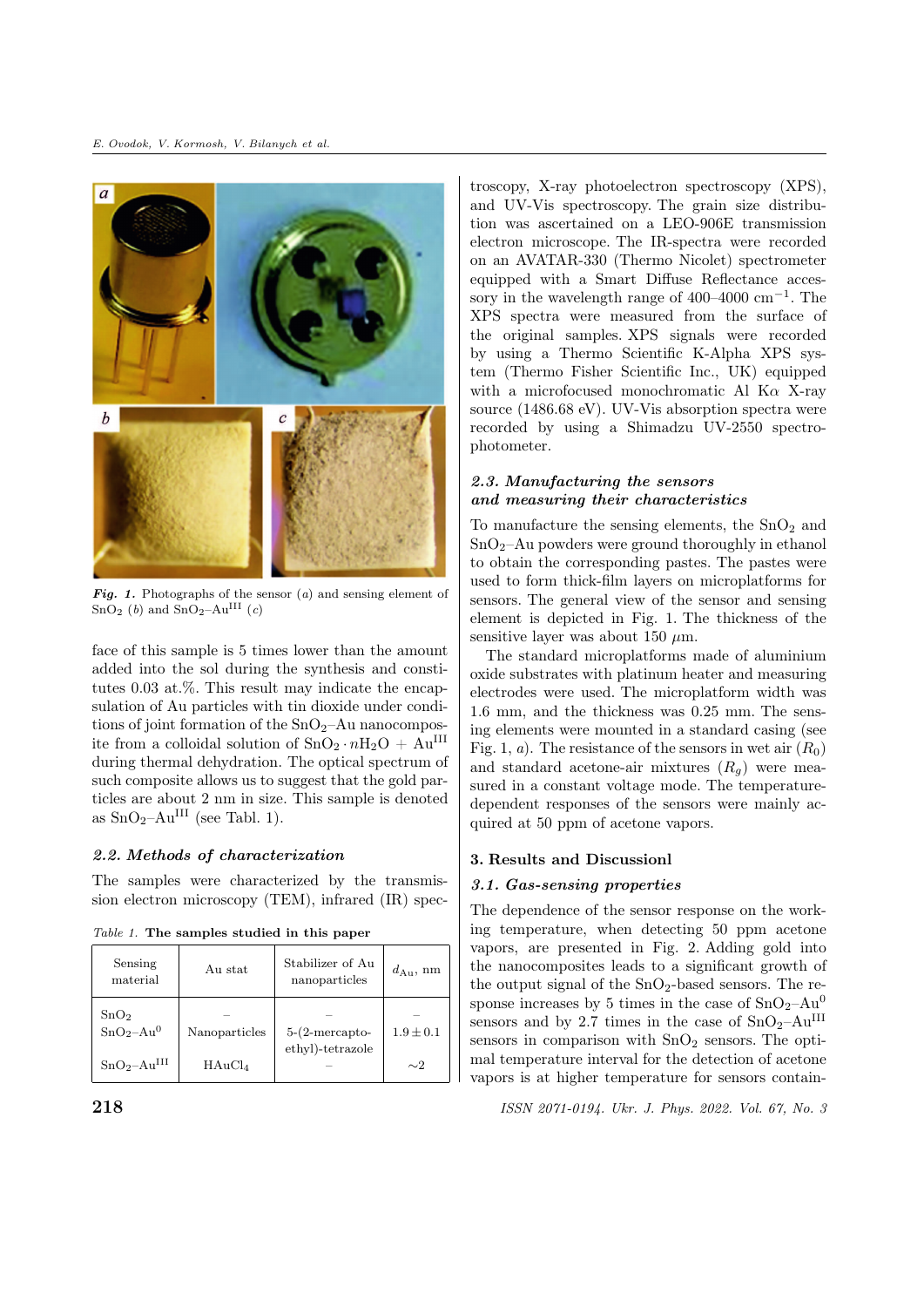

Fig. 2. The sensor response vs working temperature graphs of the  $SnO_2$ ,  $SnO_2-Au^{III}$ , and  $SnO_2-Au^0$  sensors under detection of acetone vapors (50 ppm)

ing gold particles. Effective acetone detection is observed for these sensors in the interval from 300 to 390 <sup>∘</sup>C with a maximum at 340–370 <sup>∘</sup>C. The wide temperature interval of the acetone vapors detection might indicate the implementation of an additional and more efficient detection mechanism on the surface of the  $SnO<sub>2</sub>–Au$  sensors in comparison with the  $SnO<sub>2</sub>$  sensor.

Dynamic parameters can indicate different mechanisms of acetone detection by  $SnO_2-Au^0$  sensor. Figure 3 shows the dependences of the sensor responses to 10 ppm of acetone vapors vs time. The response time measured for  $SnO_2-Au$  sensors is short enough (3–6 s). Recovery to 70% of initial parameters of  $SnO<sub>2</sub>-Au<sup>0</sup>$  sensors, after the end of the gas supply, occurs quickly, and then it slows down and becomes as slow as for  $SnO<sub>2</sub>$  sensors. This may indicate the difficulty in the desorption of acetone molecules or products of its oxidation. The changes in the electrical characteristics of  $SnO<sub>2</sub>-Au<sup>0</sup>$  sensors can be described by two of the known mechanisms: the direct adsorption-desorption of volatile organic compounds on the  $SnO<sub>2</sub>$  surface [7, 15] and oxidation-reduction, the so-called "oxygen vacancy model" [16]. It was found that acetone molecules are adsorbed at the  $SnO<sub>2</sub>$  surface on tin ions by the oxygen of the carbonyl group with the transfer of electron density to the oxide [15, 17]. The intermediate and final products of the adsorption of ketones on oxides have been studied in [18]. Surface acetate is the most common product of the

ISSN 2071-0194. Ukr. J. Phys. 2022. Vol. 67, No. 3 219



Fig. 3. Dynamic characteristics of the SnO<sub>2</sub> (a), SnO<sub>2</sub>-Au<sup>III</sup> (b), and  $SnO<sub>2</sub>-Au<sup>0</sup>$  (c) sensors under detection of acetone vapors (10 ppm)

chemisorption of ketones on the surfaces of oxides at 350 <sup>∘</sup>C [17, 19].

The study of sensors for the determination of low concentrations of acetone vapors (less than 5 ppm)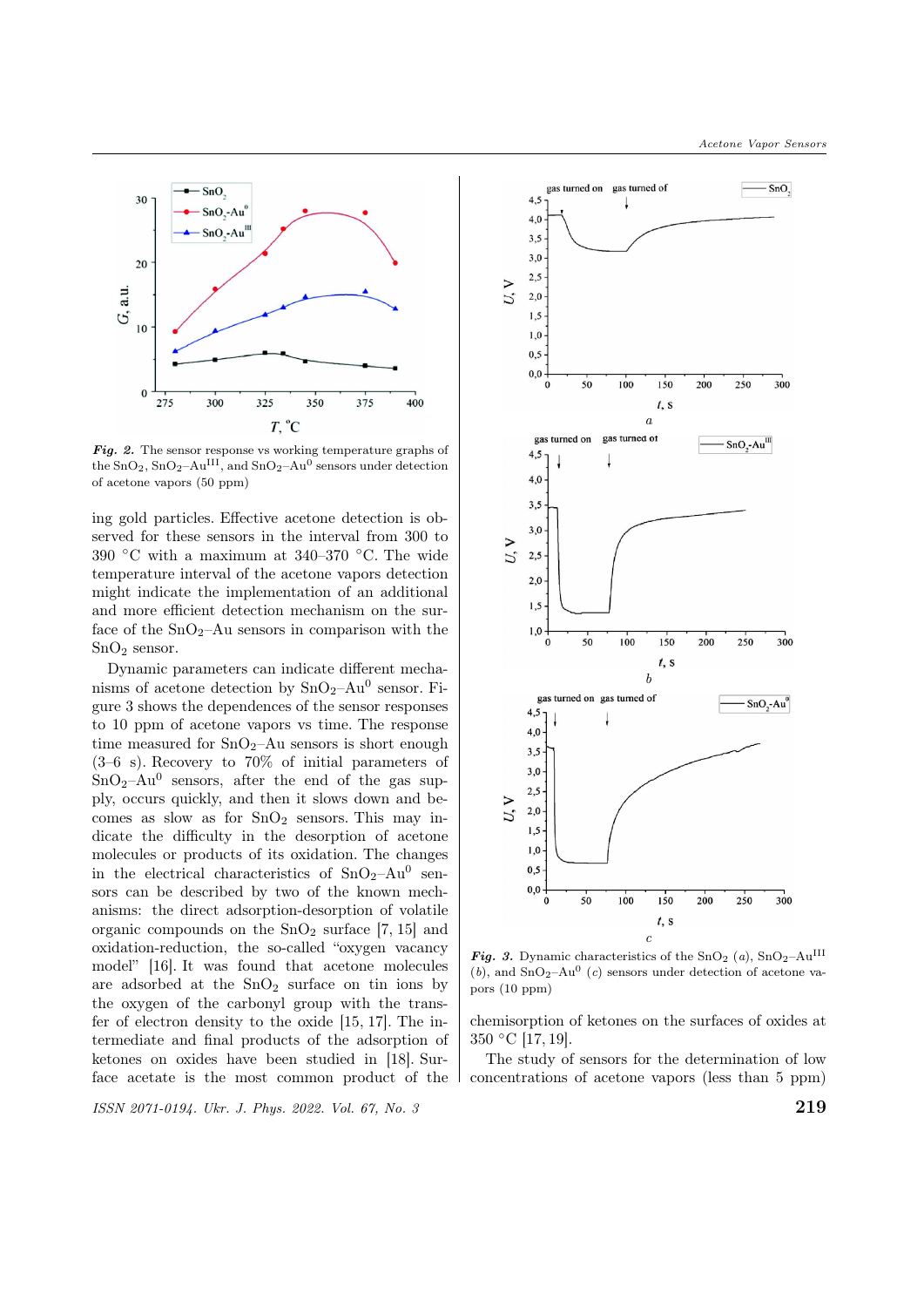| Sample                               | Au, $at\%$ .<br>(XPS) | BE, eV<br>Au $4f_{5/2}$            | $\alpha = BE \, Sn \, 3d_{5/2}$<br>KE Sn MNN (XPS)              | BE, eV<br>S <sub>2p</sub> | $S-O$ (IR)                                     |
|--------------------------------------|-----------------------|------------------------------------|-----------------------------------------------------------------|---------------------------|------------------------------------------------|
| $SnO2-Au0$<br>$0.15~\mathrm{at}\%$   | 0.12                  | 84.0 $(Au^0)$                      | $SnO2, Sn2+, impurity$<br>$\left[\text{SnO}_5\text{V}_0\right]$ | 169.3<br>$SO_4^{2-}$      | $SO_4^{2-}$ , bident<br>$SO_3^{2-}$ , monodent |
| $SnO2-AuIII$<br>$0.15 \text{ at} \%$ | 0.03                  | 83.9 $(Au^0)$<br>84.9 $(Au^+Au_n)$ | SnO <sub>2</sub>                                                | 169.3<br>$SO_4^{2-}$      | $SO_4^{2-}$ , bident                           |

Table 2. The samples studied in this paper



Fig. 4. Dependences of the response of  $SnO<sub>2</sub>, SnO<sub>2</sub>–Au<sup>0</sup>$ , and  $SnO<sub>2</sub>–Au<sup>III</sup>$  sensors on the concentration of acetone vapors

deserves a special attention. This interval can be used for the express diagnosis of diabetes. As is known, the acetone content is 0.3–0.9 ppm in the exhale of a healthy person. The acetone concentration in the exhale may grow up to 1.8–5.0 ppm for a person with diabetes. Figure 4 shows the dependences of the response of sensors on the concentration of acetone vapors. The slopes of the the curves for  $SnO<sub>2</sub>–Au$  sensors allow one to distinguish between small changes in the acetone vapor concentration from a minimal detectable value up to 5 ppm. The  $SnO<sub>2</sub>$  sensors do not possess such ability.

### 3.2. Structural features

A significant difference in the properties of the  $SnO<sub>2</sub>$  $Au^{0}$  and  $SnO<sub>2</sub>-Au<sup>III</sup>$  sensors is observed. The structural features of these nanocomposites are considered to explain the differences in the properties of the sensors. The structural characteristics of these nanocomposites were studied in details in our previous work [12]. The states of Au and the surface of  $SnO<sub>2</sub>$  in

 $SnO<sub>2</sub>-Au<sup>0</sup>$  and  $SnO<sub>2</sub>-Au<sup>III</sup>$  nanocomposites are presented in Table 2. Some results on the study of samples by the XPS, Auger, and IR spectroscopy methods are also presented.

According to the XPS data, the gold content on the surface of the  $SnO_2-Au$  samples is different. The amount of 0.12 at.% was found in  $SnO<sub>2</sub>-Au<sup>0</sup>$  sample and 0.03 at.% – in  $SnO_2-Au^{III}$  sample. The Au 4f and Au 3d lines in the spectra of  $SnO<sub>2</sub>-Au<sup>0</sup>$ and  $SnO<sub>2</sub>-Au<sup>III</sup>$  samples have low intensity and large width (FWHM  $3d_{5/2} \sim 4$  eV), which is a result of the small size of gold particles. The shape of the Au  $4f_{7/2}$ and Au  $4d_{5/2}$  lines with the maxima at  $84.0 \pm 0.1$  and  $335.2 \pm 0.1$  eV indicates the occurrence of the Au<sup>0</sup> state in the  $\text{SnO}_2-\text{Au}^0$  sample. In the XPS spectrum of  $SnO<sub>2</sub>-Au<sup>III</sup>$  sample, the Au  $4d<sub>5/2</sub>$  line is hardly distinguishable, whereas two Au  $4f_{7/2}$  low-intensity peaks with  $BE = 83.9$  and  $84.9$  eV are registered. The first peak corresponds to the  $Au^0$  state. The second one can be attributed to  $Au^+$  state [20]. Thermal treatment at 600 <sup>∘</sup>C should have evoked the complete transformation of AuIII ions to the metal state of gold (Au<sup>0</sup> ). However, this conversion might be hindered in  $\text{SnO}_2 \cdot n\text{H}_2\text{O} + \text{Au}^{\text{III}}$  amorphous system, by resulting in the stabilization of the partially oxidized state of gold on the surface of gold clusters –  $(Au_n)Au^+$ .

A slight shift in the position of the maximum of the Sn  $3d_{5/2}$  line at  $487.3 \pm 0.1$  eV toward lower binding energies in the spectrum of  $SnO<sub>2</sub>-Au<sub>0</sub>$  sample may be caused by imperfections of its structure caused by the appearance of oxygen vacancies  $\left[\text{SnO}_5\text{V}_0\right]$  in the environment of tin cations [21]. A large oxygen deficiency may cause the appearance of  $\text{Sn}^{2+}$  cations in the  $SnO<sub>2</sub>$  structure [22].

The modified Sn Auger parameter ( $\alpha = BE \, Sn$ )  $3d_{5/2}$  + KE Sn MNN AES) [20] is a more reliable indicator of tin state. The measured value of this parameter indicates the occurrence of  $SnO<sub>2</sub>$  phase in

 $220$  ISSN 2071-0194. Ukr. J. Phys. 2022. Vol. 67, No. 3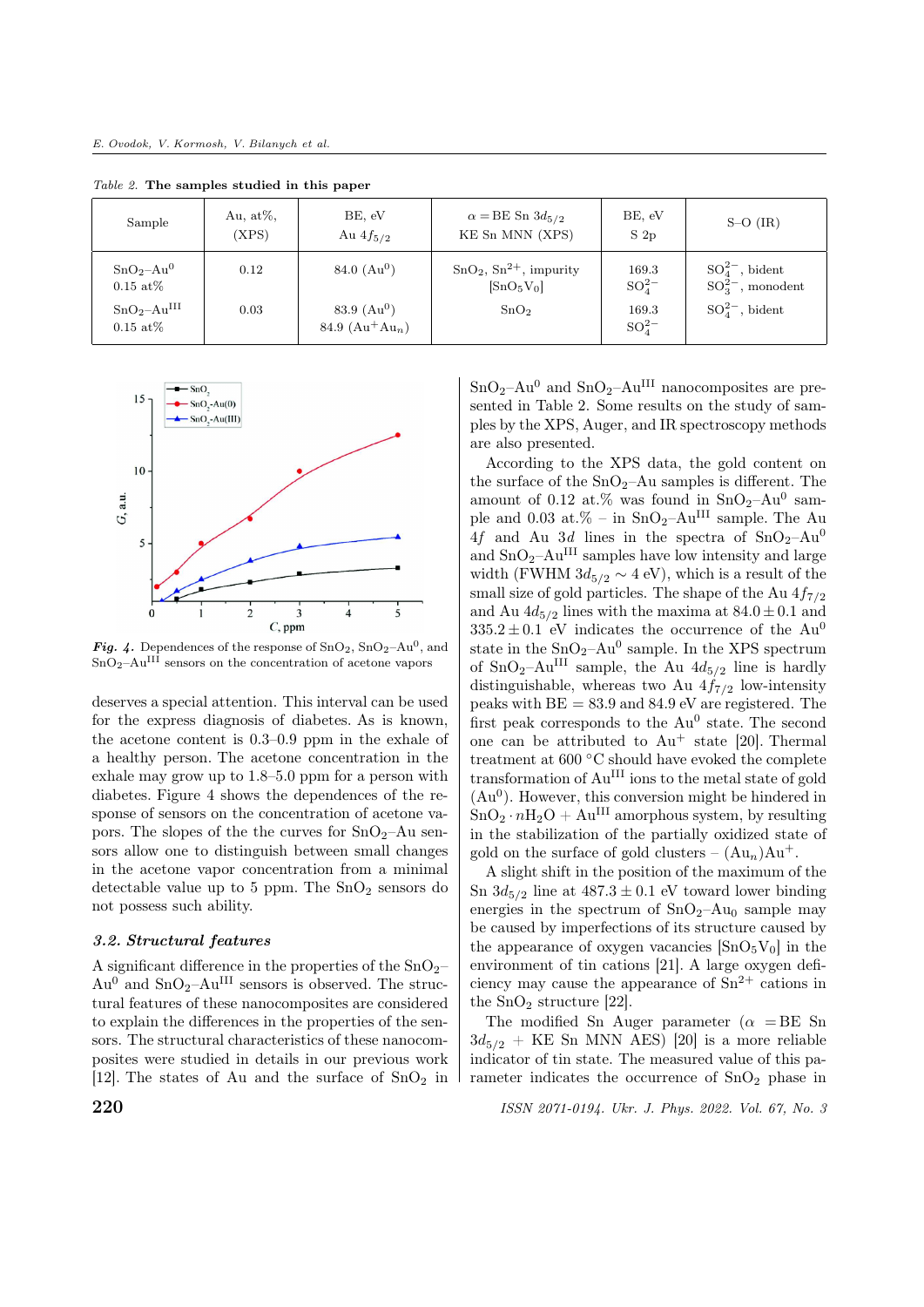| Material                                                                                | Morphology                                                                                  | $C_{\text{Lim}},$<br>ppm                 | Temp.<br>$\circ$ C       | $G = R_0/R_g,$<br>$50$ ppm | Type of sensor                | Ref.          |
|-----------------------------------------------------------------------------------------|---------------------------------------------------------------------------------------------|------------------------------------------|--------------------------|----------------------------|-------------------------------|---------------|
| SnO <sub>2</sub>                                                                        | *NP, $d_{\text{SnO}_2} = 4$ -6 nm                                                           | 0.5                                      | 320                      | 6                          | Planar electrode<br>substrate | This<br>paper |
| $SnO2-Au$                                                                               | NP, $d_{\text{SnO}_2} = 4{\text{--}}6$ nm<br>$d_{\text{Au}} = 1.9 \text{ nm}$               | 0.1                                      | 340                      | 30                         | Planar electrode<br>substrate | Same          |
| $SnO2-AuIII$                                                                            | NP, $d_{\text{SnO}_2} = 4{\text -}6$ nm<br>$d_{\text{Au}} = 2 \text{ nm}$                   | 0.2                                      | 340                      | 16                         | Planar electrode<br>substrate | , ,           |
| SnO <sub>2</sub>                                                                        | Multichannel **NFs<br>$d = 150 - 250$ nm                                                    |                                          | 310                      | 11.4                       | Alumina<br>substrate          | $[27]$        |
| SnO <sub>2</sub>                                                                        | Hollow micro-spheres<br>$600 - 900$ nm                                                      |                                          | 280                      |                            | Ceramic tube                  | $[28]$        |
| $Au-SnO2$                                                                               | $d_{\rm SnO_2} = 20 - 50$ nm                                                                | 5                                        | 220                      | 30                         |                               |               |
| SnO <sub>2</sub><br>$Rh-SnO2$                                                           | NFs $d = 150$ nm<br>$d_{\text{SnO}_2} = 6{\text -}10$ nm                                    | $\overline{\phantom{m}}$<br>$\mathbf{1}$ | 200<br><b>200</b>        | 6<br>60                    | Planar electrode<br>substrate | $[29]$        |
| SnO <sub>2</sub><br>$Ru-SnO2$                                                           | NFs $d = 120 - 150$ nm<br>$d_{\text{SnO}_2} = 6 - 9$ nm                                     | 5<br>0.5                                 | 200<br><b>200</b>        | $\overline{4}$<br>40       | Planar electrode<br>substrate | $[30]$        |
| SnO <sub>2</sub><br>Au/SnO <sub>2</sub><br>Pd/SnO <sub>2</sub><br>PdAu/SnO <sub>2</sub> | Nanospheres,<br>$d_{\text{SnO}_2} = 7{\text -}12$ nm,<br>$d_{\text{Au}} = 3{\text{-}}10$ nm | 5<br>0.1                                 | 290<br>280<br>250<br>250 | 12<br>71<br>42<br>109      | Ceramic tube                  | $[30]$        |

Table 3. Comparison of the properties of some acetone sensors

\*NP – nanoparticles; \*\*NFs – nanofibers.

 $SnO<sub>2</sub>$  and  $SnO<sub>2</sub>-Au<sup>III</sup>$  samples. In addition, this does not exclude  $\text{Sn}^{2+}$  admixture occurred in  $\text{SnO}_2-\text{Au}^0$ sample.

The S 2p peak with BE  $\approx$  169.3 eV attributed to  $SO_4^{2-}$  ion is registered in the XPS spectra of the samples [23]. The sulphur content was estimated on the surface of the samples to be 2.7–3.1 at.%.

IR spectroscopic data confirm the presence of  $SO_x$ -groups in the samples. Bidentate bound sulfate groups  $\mathrm{SO}_4^{2-}$  predominate [24]. The line at 820 cm<sup>-1</sup> in the spectrum of  $SnO<sub>2</sub>-Au<sup>0</sup>$  sample can be an attribute of the monodentate O-coordinated  $SO<sub>3</sub>$  group on SnO<sub>2</sub> surface. Annealing the samples at 600 °C also promotes the formation of sulfate groups on the surface of tin dioxide.

The presence of sulfate-sulfite groups in the samples can be explained by the adsorption of  $SO<sub>2</sub>$  on  $SnO<sub>2</sub> surface. Subplate ions, included in SnO<sub>2</sub> · nH<sub>2</sub>O$ sol from precursors  $(SnSO_4, H_2SO_4)$ , are source of  $SO_2$ . In the case of  $SnO_2-Au^0$  sample, the Scontaining stabilizer of Au colloidal particles 5-(2 mercaptoethyl)tetrazole is an additional source of

ISSN 2071-0194. Ukr. J. Phys. 2022. Vol. 67, No. 3  $221$ 

SO2. Thermal destruction of this substance occurs in stages [25]. A large amount of gaseous products is formed as a result of the destruction of the tetrazole ring. Sulfur removal occurs at the last stage (500–600 <sup>∘</sup>C). These factors have a significant effect on the formation of the crystal structure and surface of Au and  $SnO<sub>2</sub>$  particles from amorphous  $SnO<sub>2</sub>·nH<sub>2</sub>O$  xerogel. These factors also explain the appearance of structural defects, primarily oxygen vacancies and  $\text{Sn}^{2+}$  cations in the  $\text{SnO}_2-\text{Au}^0$  sample, since structural oxygen from  $SnO<sub>2</sub> · nH<sub>2</sub>O$  and  $SnO<sub>2</sub>$  can take part in the oxidation of the stabilizer of Au colloidal particles. Disordered fragments of the tin dioxide structure  $(Sn_nO_{2n-1})$  and the  $Au/Sn_nO_{2n-1}$  boundaries can act as oxygen activation centers.

It is known [13, 26] that the adsorbed forms of  $SO<sub>2</sub>$ change the nature of active centers on the surface of metal oxides. They increase the strength of Lewis acid sites (surface metal ions) due to the induction effect. The induction effect consists in a shift of the electron density from tin cations by  $SO<sub>2</sub>$  molecules.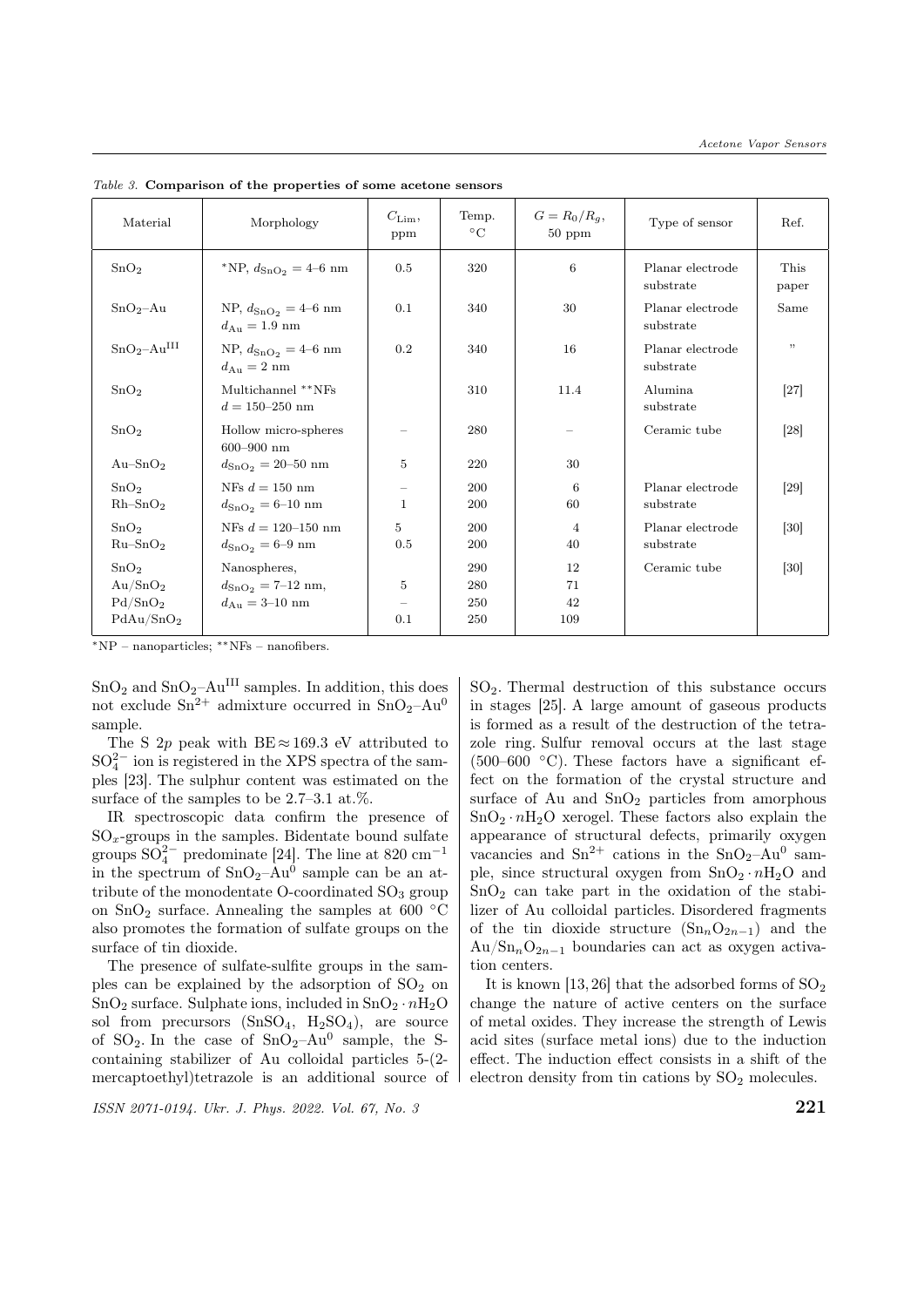Thus, two factors – the defectiveness of the  $SnO_{2-x}$ structure and the presence of adsorbed forms of  $SO<sub>2</sub>$ allows explaining the high sensitivity of  $SnO<sub>2</sub>-Au<sup>0</sup>$ sensors to acetone vapors. The higher response of the  $SnO<sub>2</sub>-Au<sup>0</sup>$  sensors as compared to the  $SnO<sub>2</sub>-Au<sup>III</sup>$ sensors is explained by the high defectiveness of the SnO<sup>2</sup> surface and the high concentration of Au on their surface.

Table 3 shows some parameters of the sensors studied in this work in comparison with other  $SnO<sub>2</sub>$  sensors. In the selected tin dioxide sensors, the synthesis of the sensitive material was carried out, by using carbon-containing organic substances and polymers. The sensors based on  $SnO<sub>2</sub>$  without dopants and doped with Au are discussed in [27,28]. For comparison,  $SnO<sub>2</sub>$  sensors doped with Ru or Rh [29, 30] are considered. Ruthenium, like gold, is a catalyst for the partial oxidation of organic substances. The catalytic activity of rhodium is poorly studied. The  $PdAu/SnO<sub>2</sub>$  sensor with a bimetallic additive is characterized by the highest sensitivity threshold to acetone vapors among the  $SnO<sub>2</sub>$  sensors doped with noble metals [31].

The  $SnO<sub>2</sub>–Au$  nanocomposites investigated in this work differ from the materials listed in Table 3 by the smallest sizes of  $SnO<sub>2</sub>$  and Au particles, as well as by a low concentration of gold. However, they are highly sensitive to low concentrations of acetone vapors. The threshold sensitivity of  $SnO<sub>2</sub>-Au<sub>0</sub>$  sensors is comparable to that of  $PdAu/SnO<sub>2</sub>$  sensor. This bimetallic sensor is characterized by a synergistic effect that increases their sensitivity. Other sensors  $(Au-SnO<sub>2</sub>;$  $Au/SnO_2$ ; Rh–SnO<sub>2</sub>; Ru–SnO<sub>2</sub>) have a lower threshold sensitivity to acetone.

The response of  $SnO<sub>2</sub>-Au<sup>0</sup>$  sensor is comparable or less than that of other  $Au-SnO<sub>2</sub>$  sensors when detecting 50 ppm acetone. This can be explained by the lower content of Au  $(0.15 \text{ at\%} \text{ or } 0.2 \text{ wt\%})$ . in  $SnO<sub>2</sub>-Au<sup>0</sup>$  than in other sensors with higher response – Au/SnO<sub>2</sub>, PdAu/SnO<sub>2</sub> (0.9507\%) [30], Rh– SnO<sub>2</sub> (0.5 mol.  $%$  Rh) [30], Ru–SnO<sub>2</sub> (2 mol. $%$ Ru) [31].

### 4. Conclusions

The addition of colloidal gold with a particle size of  $1.9 \pm 0.1$  nm, stabilized by 5-(2-mercaptoethyl) tetrazole, into the  $SnO_2 \cdot nH_2O$  sol enhances the sensitivity of the  $SnO<sub>2</sub>-Au<sup>0</sup>$  sensors to low concentrations of acetone vapors. The threshold sensitivity of  $SnO<sub>2</sub>-Au<sup>0</sup>$ sensors to acetone is 0.1 ppm.

The slopes of the concentration curves of  $SnO<sub>2</sub>$ Au<sup>0</sup> sensors allow one to detect acetone concentrations in the interval from 0.1 ppm to 5 ppm, which is necessary for the express diagnosis of diabetes.

The high sensitivity of  $SnO<sub>2</sub>-Au$  sensors to acetone vapors is due to the effect of  $\mathrm{SO}_4^-$  groups on the adsorption activity of  $SnO<sub>2</sub>$  surface and the evolving of highly dispersed Au in the process of oxidation of acetone molecules.

This work was performed within the framework of an international Ukrainian–Belarusian grant (Belarusian RFFR grants No. X21UKRG-002), Himreagent 2021–2025 No. 2.1.04.02.

- 1. D. Hill, R. Binions. Breath analysis for medical Diagnosis. Inter. J. on Smart Sensing and Intelligent Systems 5, 401 (2012).
- 2. B. Buszewski, M. Kesy, T. Ligor, A. Amann. Human exhaled air analytics: Biomarkers of diseases. *Biomed. Chro*matogr. 21, 553 (2007).
- 3. V. Saasa, T. Malwela, M. Beukes, M. Mokgotho, Ch-Pu Liu, B. Mwakikunga. Sensing technologies for detection of acetone in human breath for diabetes diagnosis and monitoring. Diagnostics 8, 12 (2018.
- 4. M. Righettoni, A. Tricoli. Toward portable breath acetone analysis for diabetes detection. J. Breath. Res. 5, 037109 (2011).
- 5. M. Masikini, M. Chowdhury, O. Nemraoui. Review-metal oxides: Application in exhaled breath acetone chemiresistive sensors. J. Electrochem. Soc. 167, 037537 (2020).
- 6. N. Alizadeh, H. Jamalabadi, F. Tavoli. Breath acetone sensors as non-invasive health monitoring systems: A review. IEEE Sensors Journal 20, 5 (2020).
- 7. S. Americo, E. Pargoletti, R. Soave, F. Cargnoni, M.I. Trioni, G.L. Chiarello, G. Cerrato, G. Cappelletti. Unveiling the acetone sensing mechanism by  $WO<sub>3</sub>$  chemiresistors through a joint theory-experiment approach. Electrochimica Acta 371, 137611 (2020).
- 8. J. Hu, C. Zou, Y. Su, M. Li, Z. Yang, M. Ge, Y. Zhang. One-step synthesis of  $2D C_3N_4$ -tin oxide gas sensors for enhanced acetone vapor detection. Sens. Actuators B Chem. 253 641 (2017).
- 9. X. Guan, Y. Wang, P. Luo, Y. Yu, D. Chen, X. Li. Incorporating  $N$  atoms into  $SnO<sub>2</sub>$  nanostructure as an approach to enhance gas sensing property for acetone. Nanomaterials 9, 445 (2019).
- 10. E. Ovodok, M. Ivanovskaya, D. Kotsikau, V. Kormosh, I. Alyakshev. Kotsikau, V. Kormosh, I. Alyakshev. The structure and the gas sensing properties of nanocrystalline tin dioxide synthesized from tin(II) sulphate physics. Chem. Appl. Nanostr. 313 (2015).

 $222$  ISSN 2071-0194. Ukr. J. Phys. 2022. Vol. 67, No. 3